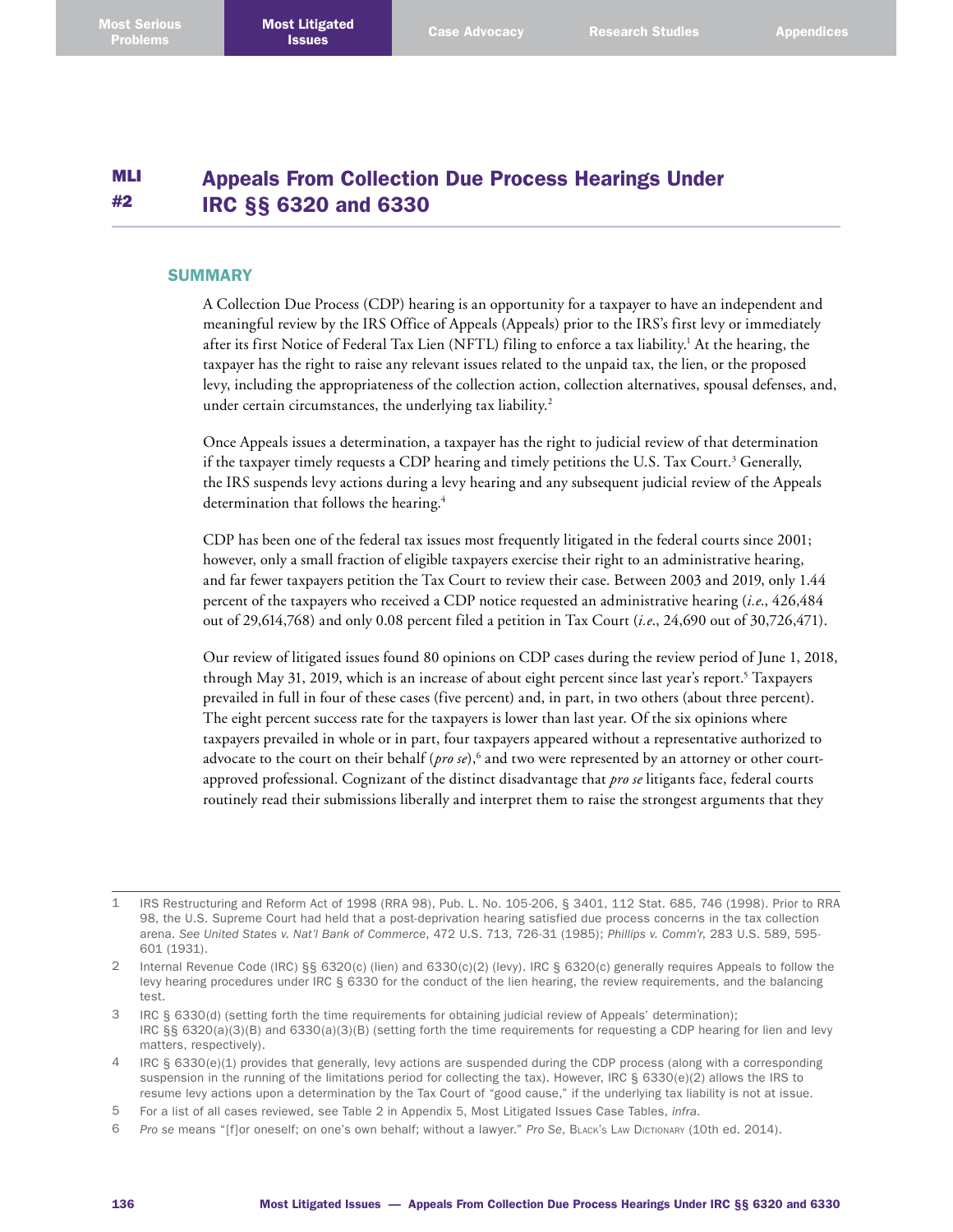suggest. 7 The IRS prevailed fully in 74 cases (about 93 percent) of the opinions, an increase from the 88 percent success rate last year. 8

## TAXPAYER RIGHTS IMPACTED<sup>9</sup>

- *The Right to Be Informed*
- *The Right to Quality Service*
- *The Right to Pay No More Than the Correct Amount of Tax*
- *The Right to Challenge the IRS's Position and Be Heard*
- *The Right to Appeal an IRS Decision in an Independent Forum*
- *The Right to Privacy*
- *The Right to a Fair and Just Tax System*

# PRESENT LAW

Current law provides taxpayers an opportunity for independent review when the IRS proposes a levy action or after it files an NFTL. 10 CDP rights ensure taxpayers receive adequate notice of IRS collection activity and an opportunity for a meaningful hearing before the IRS deprives the taxpayer of property. 11 The hearing allows taxpayers to raise issues related to collection of the liability, including:

- The appropriateness of collection actions;<sup>12</sup>
- Collection alternatives such as an installment agreement (IA), offer in compromise (OIC), a bond posting, or substitution of other assets;<sup>13</sup>
- Appropriate spousal defenses;<sup>14</sup>
- A challenge of the existence or amount of the underlying tax liability, but only if the taxpayer did not receive a statutory notice of deficiency or have another opportunity to dispute the liability;<sup>15</sup> and
- $\blacksquare$  Any other relevant issue relating to the unpaid tax, the NFTL, or the proposed levy.<sup>16</sup>

A taxpayer cannot raise an issue already raised and considered at a prior administrative or judicial hearing if the taxpayer participated meaningfully in that hearing or proceeding. 17

17 IRC § 6330(c)(4).

<sup>7</sup> *See Haines v. Kerner*, 404 U.S. 519, 520 (1972); *Burgos v. Hopkins*, 14 F.3d 787, 790 (2d Cir. 1994); *Buczek v. United States*, No. 15-CV-273S, 2018 U.S. Dist. LEXIS 77471, at \*3 (W.D.N.Y. May 8, 2018).

<sup>8</sup> National Taxpayer Advocate 2018 Annual Report to Congress 488-508 (Most Litigated Issue: *Appeals from Collection Due Process Hearings Under IRC §§ 6320 and 6330)*.

<sup>9</sup> *See* Taxpayer Bill of Rights (TBOR), [www.TaxpayerAdvocate.irs.gov/taxpayer-rights](http://www.TaxpayerAdvocate.irs.gov/taxpayer-rights). The rights contained in the TBOR are also codified in the Internal Revenue Code. *See* IRC § 7803(a)(3).

<sup>10</sup> IRC §§ 6320 and 6330.

<sup>11</sup> IRC §§ 6320(c) (lien) and 6330(c)(2) (levy). IRC § 6320(c) generally requires Appeals to follow the levy hearing procedures under IRC § 6330 for the conduct of the lien hearing, the review requirements, and the balancing test.

<sup>12</sup> IRC § 6330(c)(2)(A)(ii).

<sup>13</sup> IRC § 6330(c)(2)(A)(iii).

<sup>14</sup> IRC § 6330(c)(2)(A)(i).

<sup>15</sup> IRC § 6330(c)(2)(B).

<sup>16</sup> IRC § 6330(c)(2)(A); Treas. Reg. §§ 301.6320-1(e) and 301.6330-1(e).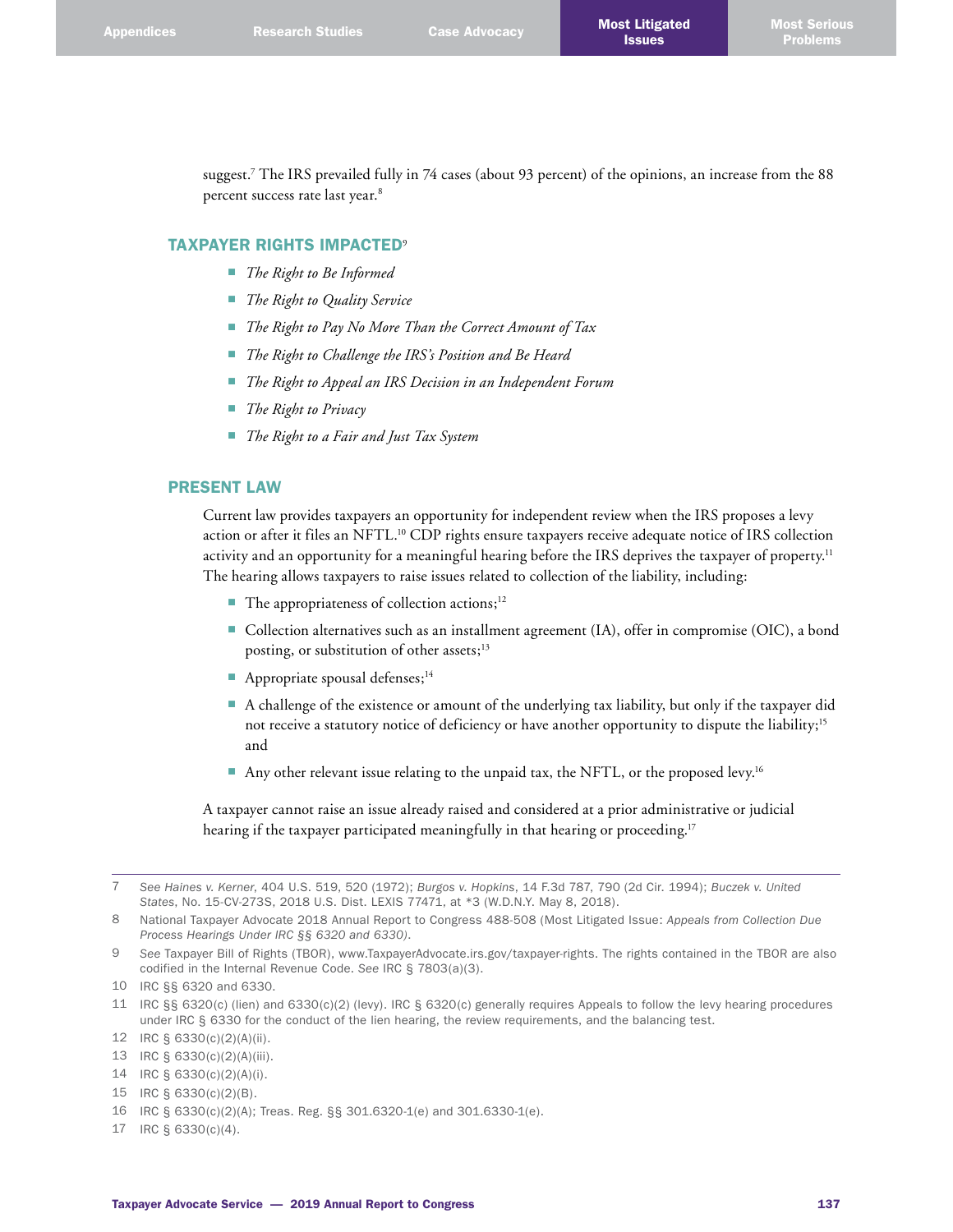### Procedural Collection Due Process Requirements

The IRS must provide a CDP notice to the taxpayer indicating the specific tax and tax period after filing the first NFTL and generally before the first intended levy is issued. 18 The IRS must provide the notice not more than five business days after the day of filing the NFTL, or at least 30 days before the day of the proposed levy. 19

If the IRS files a lien, the CDP lien notice must inform the taxpayer of the right to request a CDP hearing within a 30-day period, which begins on the day after the end of the five-business-day period after the filing of the NFTL.<sup>20</sup> In the case of a proposed levy, the CDP levy notice must inform the taxpayer of the right to request a hearing within the 30-day period beginning on the day after the date of the CDP notice. 21

# Requesting a Collection Due Process Hearing

Under both lien and levy procedures, the taxpayer must return a signed and dated written request for a CDP hearing, including the reasons for requesting a hearing, within the applicable period. 22 Taxpayers who fail to timely request a CDP hearing will be afforded an "equivalent hearing" that is similar to a CDP hearing, but there is no judicial review of an adverse determination. 23 Taxpayers must request an equivalent hearing within the one-year period beginning the day after the five-business-day period following the filing of the NFTL, or in levy cases, within the one-year period beginning the day after the date of the CDP notice. 24

# How a Collection Due Process Hearing Is Conducted

CDP hearings are informal. When a taxpayer requests a hearing with respect to both a lien and a proposed levy, Appeals will attempt to conduct one hearing. 25 A taxpayer can request that the hearing be in-person; however, courts have ruled that a CDP hearing need not be in-person but can take place

- 18 IRC § 6330(f) permits the IRS to levy without first giving a taxpayer a CDP notice in the following situations: the collection of tax is in jeopardy, a levy was served on a state to collect a state tax refund, the levy is a disqualified employment tax levy, or the levy was served on a federal contractor. A disqualified employment tax levy is any levy to collect employment taxes for any taxable period if the person subject to the levy (or any predecessor thereof) requested a CDP hearing with respect to unpaid employment taxes arising in the most recent two-year period before the beginning of the taxable period with respect to which the levy is served. IRC  $\S$  6330(h)(1). A federal contractor levy is any levy if the person whose property is subject to the levy (or any predecessor thereof) is a federal contractor. IRC § 6330(h)(2). Under IRC § 6330(f), the IRS must still provide the opportunity for a CDP hearing "within a reasonable period of time after the levy."
- 19 IRC §§ 6320(a)(2) or 6330(a)(2). The CDP notice can be provided to the taxpayer in person, left at the taxpayer's dwelling or usual place of business, or sent by certified or registered mail (return receipt requested, for the CDP levy notice) to the taxpayer's last known address.
- 20 IRC § 6320(a)(3)(B); Treas. Reg. § 301.6320-1(b)(1).
- 21 *Id*.
- 22 IRC §§ 6320(a)(3)(B) and 6330(a)(3)(B); Treas. Reg. §§ 301.6320-1(c)(2), Question and Answer (Q&A) (C1)(ii) and 301.6330-1(c)(2), Q&A (C1)(ii). The regulations require the IRS to provide the taxpayer an opportunity to "cure" any defect in a timely filed hearing request, including providing a reason for the hearing. Form 12153 includes space for the taxpayer to identify collection alternatives that he or she wants Appeals to consider, as well as examples of common reasons for requesting a hearing. *See* IRS Form 12153, Request for Collection Due Process or Equivalent Hearing (Dec. 2013); Internal Revenue Manual (IRM) 8.6.1.5.1, Conference Practice (Sept. 25, 2019).
- 23 Treas. Reg. §§ 301.6320-1(i)(2), Q&A (I6) and 301.6330-1(i)(2), Q&A (I6); *Business Integration Servs., Inc. v. Comm'r*, T.C. Memo. 2012-342 at 6-7; *Moorhouse v. Comm'r*, 116 T.C. 263 (2001). A taxpayer can request an Equivalent Hearing by checking a box on Form 12153, by making a written request, or by confirming that he or she wants the untimely CDP hearing request to be treated as an Equivalent Hearing when notified by Collection of an untimely CDP hearing request. IRM 5.19.8.4.3, Equivalent Hearing (EH) Requests and Timeliness of EH Requests (Nov. 1, 2007).

25 IRC § 6320(b)(4).

<sup>24</sup> Treas. Reg. §§ 301.6320-1(i)(2), Q&A (I7) and 301.6330-1(i)(2), Q&A (I7).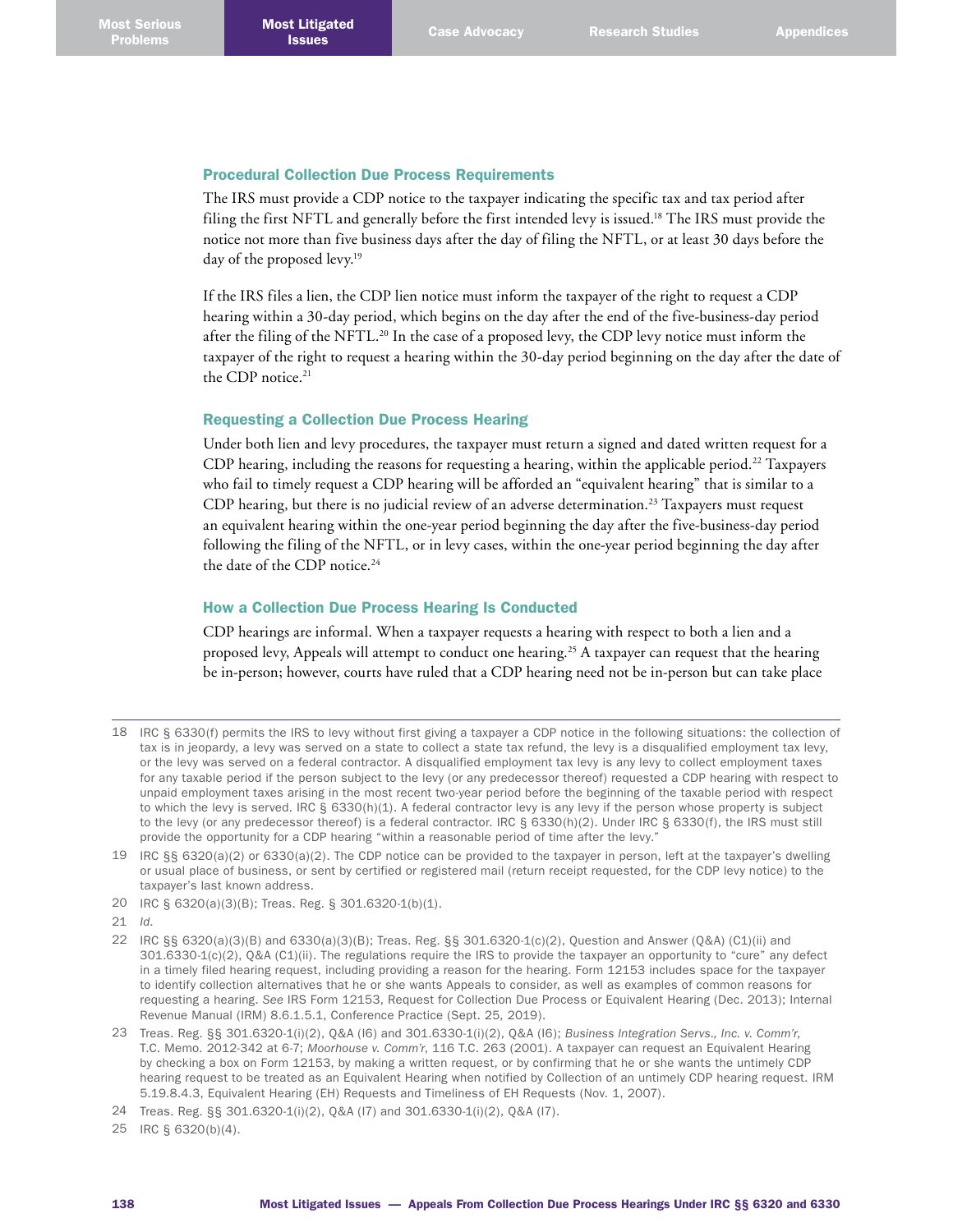by telephone or correspondence,<sup>26</sup> and Appeals will typically conduct the hearing by telephone unless the taxpayer requests an in-person conference and provides non-frivolous reasons for opposing the IRS collection action. 27

The CDP hearing is to be held by an impartial officer from Appeals who has had "no prior involvement" and who is barred from engaging in *ex parte*28 communications with IRS employees about the substance of the case.<sup>29</sup> In addition to addressing the issues raised by the taxpayer, the Appeals Officer (AO) must verify that the IRS has met the requirements of all applicable laws and administrative procedures. 30 An integral component of the CDP analysis is the balancing test, which requires the IRS AO to determine whether the proposed collection action balances the need for efficient collection of taxes with the legitimate concern of the taxpayer that any collection action be "no more intrusive than necessary."<sup>31</sup> The balancing test is central to a CDP hearing because it instills a notion of fairness into the process from the perspective of the taxpayer.<sup>32</sup>

#### Judicial Review of an IRS Determination After a Collection Due Process Hearing

Within 30 days of Appeals' determination, the taxpayer may petition the Tax Court for judicial review;33 however, if the petition is filed even one day late, the Tax Court will not have jurisdiction to review the IRS's determination.<sup>34</sup> The court will only consider issues, including challenges to the

34 *See*, *e.g*., *Duggan v. Comm'r*, Order of Dismissal for Lack of Jurisdiction, Tax Ct. No. 4100-15L (2015) (dismissing for lack of jurisdiction where petition was filed "31 days after the mailing of the notices of determination"); *Pottgen v. Comm'r*, Order of Dismissal for Lack of Jurisdiction, Tax Ct. No. 1410-15L (2016) (dismissing for lack of jurisdiction where petition was received by Tax Court one day late).

<sup>26</sup> *Katz v. Comm'r*, 115 T.C. 329, 337-38 (2000) (finding that telephone conversations between the taxpayer and the AO constituted a hearing as provided in IRC § 6320(b)). Treas. Reg. §§ 301.6320-1(d)(2), Q&A (D)(6), Q&A (D)(8) and 301.6330-1(d)(2), Q&A (D)(6), Q&A (D)(8).

<sup>27</sup> Under IRM 8.6.1.4.1, Conference Practice (Oct. 1, 2016), the default rule is to hold conferences by telephone, and to offer virtual conferences as an alternative to in-person conferences. Appeals may be able to accommodate a taxpayer's request for an in-person hearing in a field office, however Appeals campus locations cannot accommodate in-person conferences. *See* IRS, Interim Guidance on Appeals Conference Procedures, AP-08-1017-0017 (Oct. 13, 2017). A taxpayer will not be granted an in-person conference concerning a collection alternative, such as an IA or OIC, unless other taxpayers would be eligible for the alternative under similar circumstances. For example, the IRS will not grant an in-person conference to a taxpayer who proposes an OIC as the only issue to be addressed but failed to file all required returns and is therefore ineligible for an offer. *See* Treas. Reg. §§ 301.6320-1(d)(2), Q&A (D)(8) and 301.6330-1(d)(2), Q&A (D)(8).

<sup>28</sup> Rev. Proc. 2012-18, 2012-1 C.B. 455 § 2.01 defines *ex parte* communication as "a communication that takes place between any Appeals employee (*e.g*., Appeals Officers, Settlement Officers, Appeals Team Case Leaders, Appeals Tax Computation Specialists) and employees of other IRS functions, without the taxpayer/representative being given an opportunity to participate in the communication. The term includes all forms of communication, oral or written. Written communications include those that are manually or electronically generated."

<sup>29</sup> IRC §§ 6320(b)(1), 6320(b)(3), 6330(b)(1), and 6330(b)(3). *See also* Rev. Proc. 2012-18, 2012-1 C.B. 455. *See*, *e.g*., *Industrial Investors v. Comm'r*, T.C. Memo. 2007-93; *Moore v. Comm'r*, T.C. Memo. 2006-171, *action on dec*., 2007-2 (Feb. 27, 2007); *Cox v. Comm'r*, 514 F.3d 1119, 1124-28 (10th Cir. 2008), *action on dec*., 2009-1 (June 1, 2009), 2009-22 I.R.B.1.

<sup>30</sup> IRC § 6330(c)(1); *Hoyle v. Comm'r*, 131 T.C. 197 (2008); *Talbot v. Comm'r*, T.C. Memo. 2016-191 (2016).

<sup>31</sup> IRC § 6330(c)(3)(C); IRM 8.22.4.2.2, Summary of CDP Process (Aug. 9, 2017). *See also* H.R. Rep. No. 105-599, at 263 (1998). For simplicity, we use the term "proposed collection action" referring to both the actions taken and proposed. Treasury Regulations under IRC § 6320 require a Hearing Officer to consider "[w]hether the continued existence of the filed [NFTL] represents a balance between the need for the efficient collection of taxes and the legitimate concern of the taxpayer that any collection action be no more intrusive than necessary." *See* Treas. Reg. § 301.6320-1(e)(3), Q&A  $(E)(1)(vi)$ .

<sup>32</sup> *See* National Taxpayer Advocate 2014 Annual Report to Congress 185-196 (Most Serious Problem: *Collection Due Process: The IRS Needs Specific Procedures for Performing the Collection Due Process Balancing Test to Enhance Taxpayer Protections*). *See also* Nina E. Olson, *Taking the Bull by Its Horns: Some Thoughts on Constitutional Due Process in Tax Collection*, 2010 Erwin N. Griswold Lecture Before the American College of Tax Counsel, 63 Tax Law. 227 (2010).

<sup>33</sup> IRC § 6330(d)(1).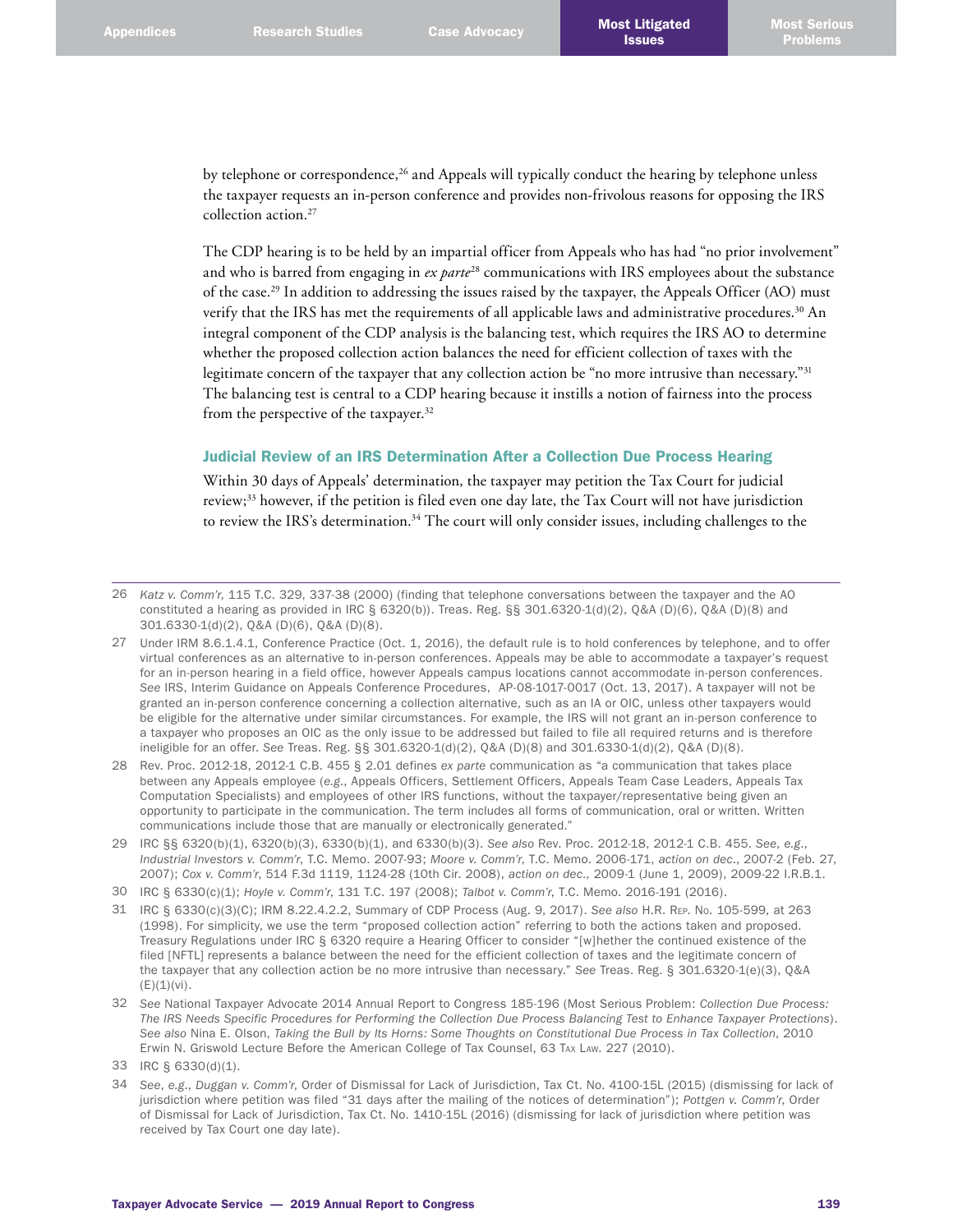underlying liability, that were properly raised during the CDP hearing. 35 An issue is not properly raised if the taxpayer fails to request that Appeals consider the issue, or if the taxpayer fails to present any evidence regarding consideration of that issue after being given a reasonable opportunity. 36 The Tax Court, however, may remand a case back to Appeals for more fact finding when the taxpayer's factual circumstances have materially changed between the hearing date and the trial. 37 When the case is remanded to Appeals, the Tax Court retains jurisdiction. 38 The resulting hearing on remand provides the parties with an opportunity to complete the initial hearing while preserving the taxpayer's right to return to Court and receive judicial review of the ultimate administrative determination. 39

The standard of review the court will apply depends on the nature of the issue it is reviewing. Where the validity of the underlying tax liability is properly at issue in the hearing, the court will review the amount of the tax liability on a *de novo*<sup>40</sup> basis, and the scope of its review extends to evidence introduced at the trial that was not a part of the administrative record. 41 Where the Tax Court is reviewing the appropriateness of the collection action or subsidiary factual and legal findings, the court will review these determinations under an abuse of discretion standard. 42

Special rules apply to the IRS's handling of hearing requests that raise frivolous issues. Internal Revenue Code (IRC) § 6330(g) provides that the IRS may disregard any portion of a hearing request based on a position the IRS has identified as frivolous or that reflects a desire to delay or impede the administration of tax laws. 43 Similarly, IRC § 6330(c)(4)(B) provides that a taxpayer cannot raise an issue if it is based on a position identified as frivolous or reflects a desire to delay or impede tax administration.

IRC § 6702(b) allows the IRS to impose a penalty for a specified frivolous submission, including a frivolous CDP hearing request. 44 A request is subject to a penalty if any part of it "(i) is based on a position that the Secretary has identified as frivolous … or (ii) reflects a desire to delay or impede the administration of Federal tax laws." 45 A taxpayer can timely petition the Tax Court to review an Appeals decision if Appeals determined that a request for an administrative hearing was based entirely on a

<sup>35</sup> *Giamelli v. Comm'r*, 129 T.C. 107 (2007).

<sup>36</sup> Treas. Reg. §§ 301.6320-1(f)(2), Q&A (F)(3); 301.6330-1(f)(2), Q&A (F)(3).

<sup>37</sup> *Churchill v. Comm'r*, T.C. Memo. 2011-182; see also IRS Chief Counsel Notice CC-2013-002, Remands to Appeals in CDP Cases When There Is a Post-Determination Change in Circumstances (Nov. 30, 2012), which provides Counsel attorneys with instructions on when a remand based on changed circumstances might be appropriate; *but see Kehoe v. Comm'r*, T.C. Memo. 2013-63 (taxpayer's eligibility to make withdrawals from his IRA without the threat of penalty does not amount to a material change in circumstances such that remand would be appropriate).

<sup>38</sup> *See*, *e.g*., *Pomeroy v. Comm'r*, T.C. Memo. 2013-26 at 20; Bob Kamman, *For IRS Appeals Office, An Epidemic of Remands*, Procedurally Taxing Blog (Oct. 9, 2018), [http://procedurallytaxing.com/for-irs-appeals-office-an-epidemic-of-remands/.](http://procedurallytaxing.com/for-irs-appeals-office-an-epidemic-of-remands/)

<sup>39</sup> *Wadleigh v. Comm'r*, 134 T.C. 280, 299 (2010).

<sup>40</sup> Under a *de novo* standard of review, the Tax Court will consider all relevant evidence introduced at trial. *Jordan v. Comm'r*, 134 T.C. 1, 8 (2010).

<sup>41</sup> The legislative history of RRA 98 addresses the standard of review courts should apply in reviewing Appeals' CDP determinations. H.R. Rep. No. 105-599, at 266. *See also* IRS Chief Counsel Notice CC-2014-002, Proper Standard of Review for Collection Due Process Determinations (May 5, 2014).

<sup>42</sup> *See*, *e.g*., *Murphy v. Comm'r*, 469 F.3d 27 (1st Cir. 2006); *Dalton v. Comm'r*, 682 F.3d 149 (1st Cir. 2012).

<sup>43</sup> IRC § 6330(g). IRC § 6330(g) is effective for submissions made and issues raised after the date on which the IRS first prescribed a list of frivolous positions. Notice 2007-30, 2007-1 C.B. 833 provided the first published list of frivolous positions. Notice 2010-33, 2010-17 C.B. 609, contains the current list.

<sup>44</sup> The frivolous submission penalty applies to the following submissions: CDP hearing requests under IRC §§ 6320 and 6330, OIC under IRC § 7122, IAs under IRC § 6159, and applications for a Taxpayer Assistance Order under IRC § 7811.

<sup>45</sup> IRC § 6702(b)(2)(A). Before asserting the penalty, the IRS must notify the taxpayer that it has determined that the taxpayer filed a frivolous hearing request. The taxpayer has 30 days to withdraw the submission to avoid the penalty. IRC § 6702(b)(3).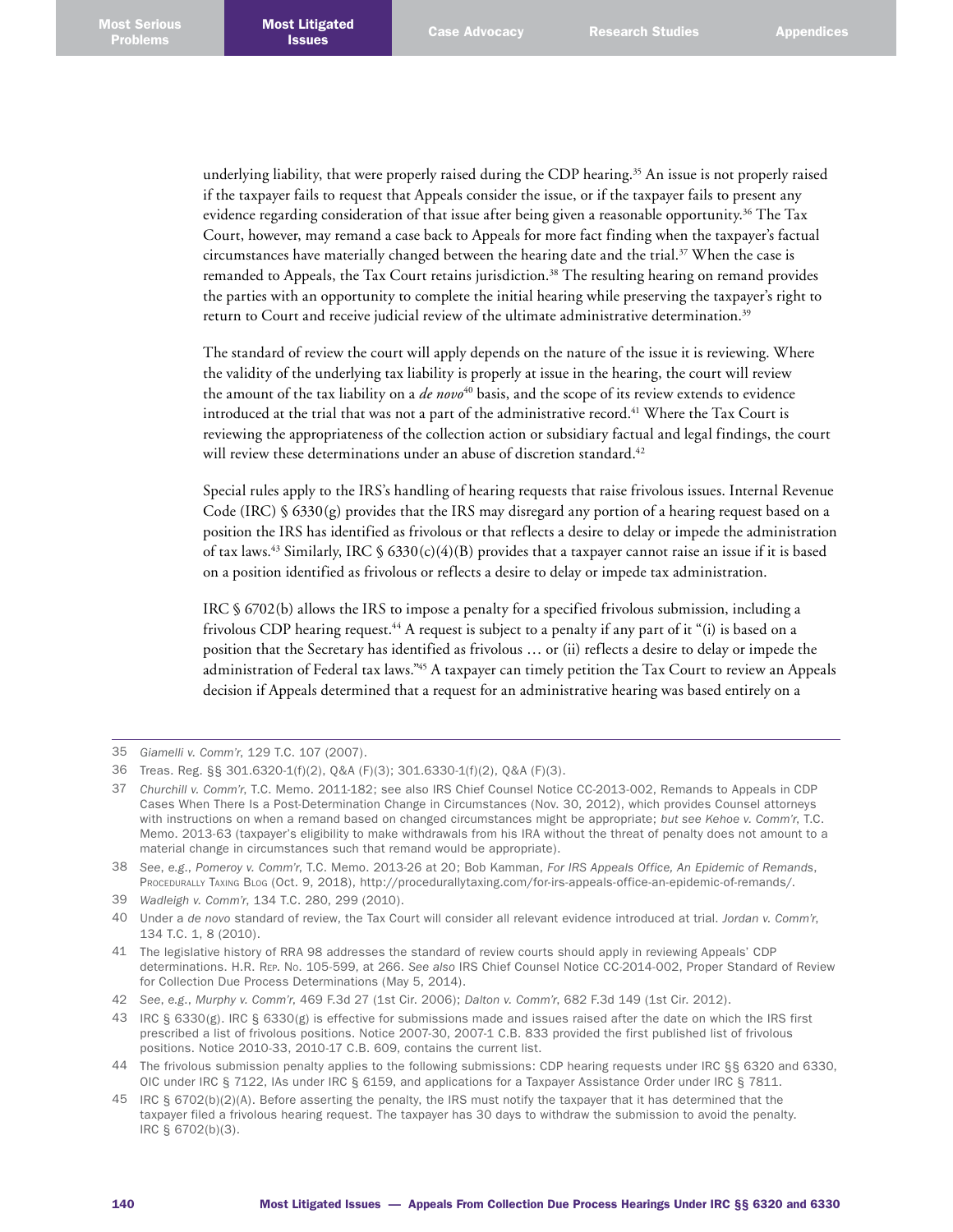frivolous position under IRC § 6702(b)(2)(A) and issued a notice stating that Appeals will disregard the request. 46 If IRS Counsel's review reveals that a CDP hearing was properly denied under IRC § 6330(g), Counsel will file an appropriate motion with the Court to resolve the case through a dismissal or summary judgment. If the Tax Court determines that a hearing was improperly denied, IRS Counsel will request a remand to Appeals. Counsel will also consider filing a motion to permit levy so that the Service can immediately levy after the Tax Court's order. 47

## Court Review of Facts Outside the Administrative Record

When the review is for abuse of discretion, it is the position of the Tax Court that the scope of its review extends beyond the administrative record to include evidence adduced at trial, although in nonliability CDP cases appealable to the U.S. Courts of Appeals for the First, Eighth, and Ninth Circuits, the scope of review is limited to the administrative record. 48 However, in cases appealable to the other U.S. Courts of Appeals that have yet to address that precise issue in a precedential opinion, the court may consider new evidence not contained in the administrative record. 49

# Opportunity to Contest an Underlying Liability

The regulations distinguish between liabilities that are subject to deficiency procedures and those that are not. For liabilities subject to deficiency procedures, an opportunity for a post-examination conference with the IRS Office of Appeals does not bar the taxpayer (in appropriate circumstances) from contesting his or her liability in a later CDP proceeding. 50 On the other hand, where a liability is not subject to deficiency procedures, "[a]n opportunity to dispute the underlying liability includes a prior opportunity for a conference with Appeals that was offered either before or after the assessment of the liability."<sup>51</sup> For example, an IRC § 6707A penalty<sup>52</sup> is an assessable penalty not subject to deficiency procedures. 53

<sup>46</sup> *See Thornberry v. Comm'r*, 136 T.C. 356, 367 (2011). The D.C. Appeals Court upheld *Thornberry* in *Ryskamp v. Comm'r*, 797 F.3d 1142 (D.C. Cir. 2015) *cert. denied*, 136 S. Ct. 834 (2016). *See also* National Taxpayer Advocate 2015 Annual Report to Congress 481, 489 (Most Litigated Issue: *Appeals from Collection Due Process Hearings Under IRC §§ 6320 and 6330*).

<sup>47</sup> IRS Chief Counsel Notice CC-2016-008, Disregarding Frivolous CDP Hearing Requests Under Section 6330(g) (Apr. 4, 2016).

<sup>48</sup> *See Kasper v. Comm'r*, 150 T.C. No. 2 at 19 n.13 (2018); *see also Keller v. Comm'r*, 568 F.3d 710, 718 (9th Cir. 2009), *aff'g* in part as to this issue T.C. Memo. 2006-166; *Murphy v. Comm'r*, 469 F.3d 27; *Robinette v. Comm'r*, 439 F.3d 455 (8th Cir. 2006), *rev'g* 123 T.C. 85 (2004).

<sup>49</sup> *See* IRC § 7482(b)(1)(G)(i); *Rozday v. Comm'r*, 703 F. App'x. 138, 139 (3d Cir. 2017); *Tuka v. Comm'r*, 324 F. App'x 193, 195 n.2 (3d Cir. 2009); *Emery Celli Cuti Brinckerhoff & Abady, P.C. v. Comm'r*, T.C. Memo. 2018-55; and *Robinette v. Comm'r*, 123 T.C. at 103.

<sup>50</sup> *See* Treas. Reg. §§ 301.6320-1(e)(3), Q&A-E2 and 301.6330–1(e)(3), Q&A–E2. *Cf*. IRC § 6330(c)(2)(B) (receiving the statutory notice of deficiency precludes the taxpayer from contesting the underlying liability).

<sup>51</sup> *See* Treas. Reg. §§ 301.6320-1(e)(3), Q&A-E2 and 301.6330–1(e)(3), Q&A–E2.

<sup>52</sup> IRC § 6707A provides a monetary penalty for the failure to include a reportable transaction required to be disclosed under IRC § 6011.

<sup>53</sup> The Tax Court reiterated that a taxpayer is entitled to challenge his underlying liability for a § 6707A penalty only if the taxpayer did not have a prior opportunity to dispute it. A "prior opportunity" was found to include a prior opportunity for a conference with Appeals. *See Bitter v. Comm'r*, T.C. Memo. 2017-46. The *Bitter* determination was a culmination of similar developments in circuit court decisions on the same issue. *See Iames v. Comm'r*, 850 F.3d 160 (4th Cir. 2017); *Keller Tank Serv. II, Inc. v. Comm'r*, 854 F.3d 1178 (10th Cir. 2017); *Our Country Home Enterprises, Inc. v. Comm'r*, 855 F.3d 773 (7th Cir. 2017).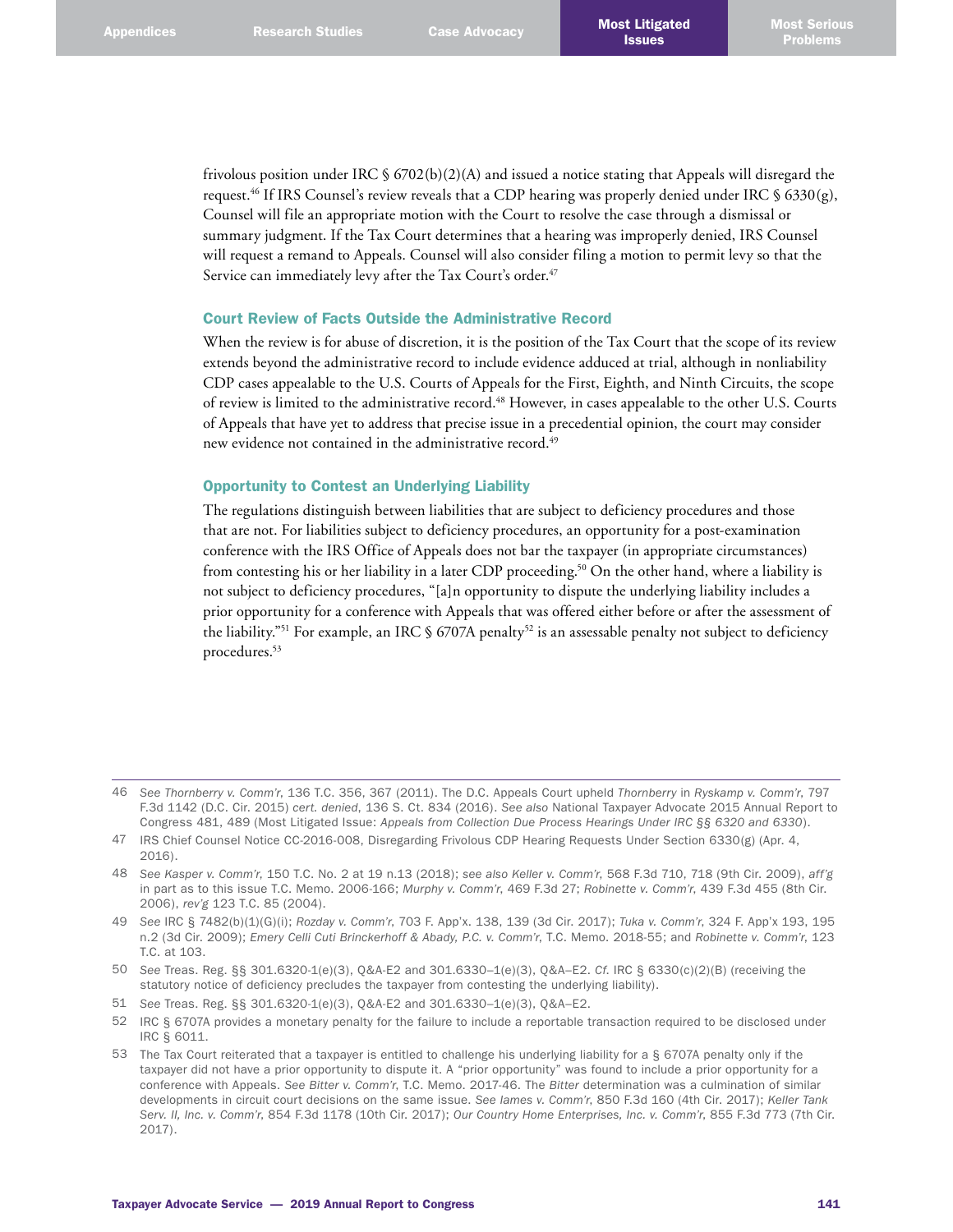# Appellate Venue From Decisions of the Tax Court

Under the rule established in *Golsen v. Commissioner*, 54 the Tax Court follows the precedent of the circuit court to which the parties have the right to appeal regardless of whether the taxpayer's tax liability was at issue. IRC  $\sqrt{7482(b)(1)(G)}$  specifies that CDP cases are appealable to the circuit of the taxpayer's legal residence (if the taxpayer is an individual) or the taxpayer's principal place of business, office, or agency (if the taxpayer is not an individual). 55

# ANALYSIS OF LITIGATED CASES

We identified and reviewed 80 CDP court opinions, an increase of about eight percent from the 74 published opinions in last year's report. During 12 out of the last 16 years, the number of requests for IRS CDP hearings has risen and fallen consistent with the number of CDP notices the IRS mails to taxpayers each year. The number of petitions for judicial review in the Tax Court has followed a similar trend during ten out of the last 16 years. This year, the number of petitions decreased by five percent while the IRS issued 11 percent more notices than it did last year. Notably, only a small fraction of taxpayers exercise their right to request an administrative hearing or petition for judicial review. Fewer than one in 50 taxpayers who received a CDP notice requested an administrative hearing, and fewer than one in 800 filed a petition in Tax Court. This could be an indication that taxpayers aren't reading CDP notices or that they don't understand how to respond to them or exercise their rights as taxpayers. Figure 2.2.1 depicts these trends.

<sup>54</sup> 54 T.C. 742 (1970), *aff'd*, 445 F.2d 985 (10th Cir. 1971).

<sup>55</sup> According to the ruling in *Byers v. Comm'r*, the correct venue for appeals from the Tax Court in cases filed before December 18, 2015 generally was the D.C. Circuit Court unless one of the rules specified in IRC § 7482(b)(1) or exceptions specified in IRC § 7482(b)(2) or (b)(3) applied. *Byers*, 740 F. 3d 668 (D.C. Cir. 2014). In 2015, Congress amended IRC § 7482 to overturn *Byers*. Pub. L. No. 114-113, Div. Q, Title IV, § 423(a), (b) (2015). The National Taxpayer Advocate recommended this precise legislative change. *See* National Taxpayer Advocate 2014 Annual Report to Congress 387-391 (Legislative Recommendation: *Appellate Venue in Non-Liability CDP Cases: Amend IRC § 7482 to Provide That the Proper Venue to Seek Review of a Tax Court Decision in All Collection Due Process Cases Lies with the Federal Court of Appeals for the Circuit in Which the Taxpayer Resides*). For a more detailed discussion of the *Byers* case see National Taxpayer Advocate 2014 Annual Report to Congress 477-494 (Most Litigated Issue: *Appeals from Collection Due Process Hearings Under IRC §§ 6320 and 6330*).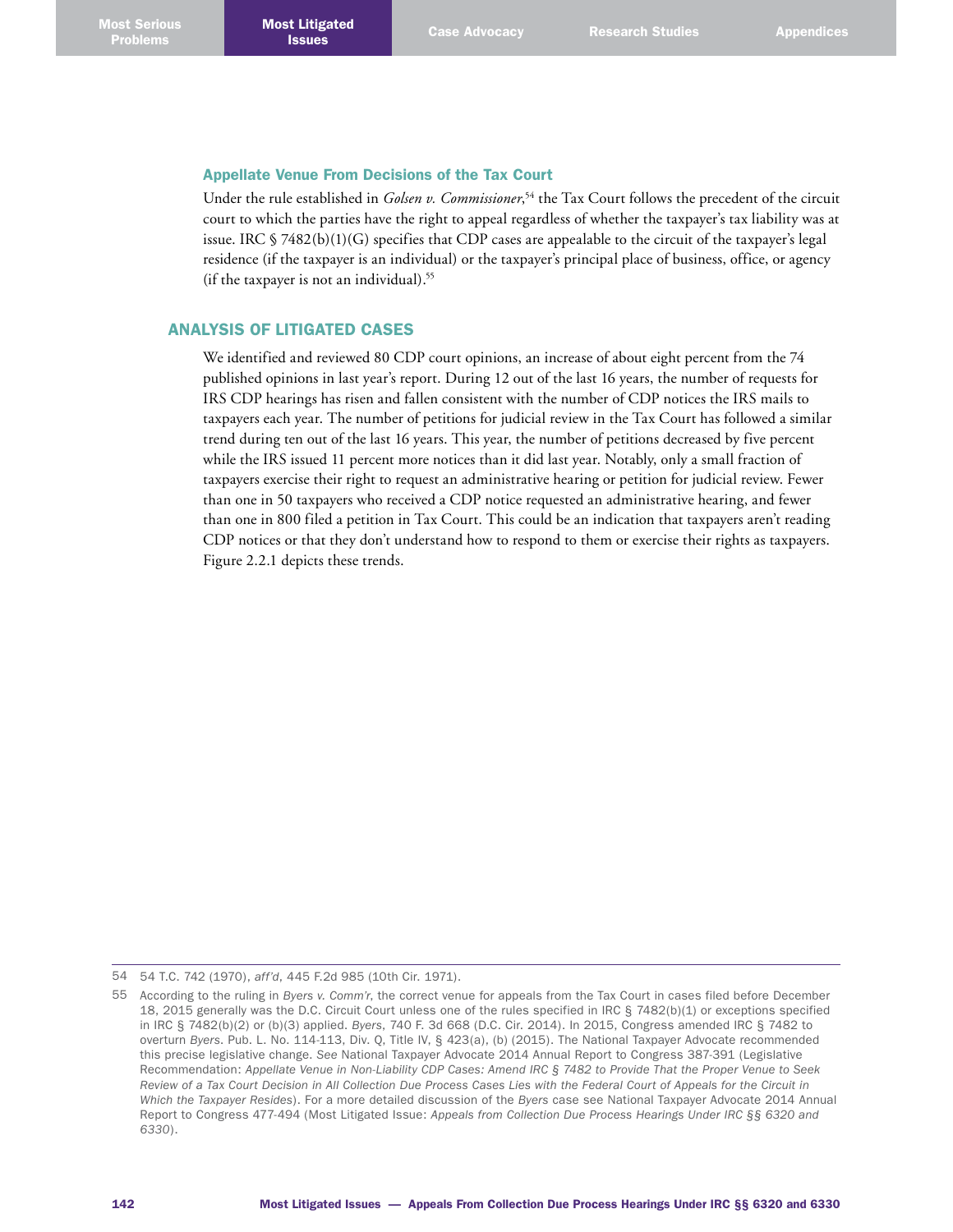# FIGURE 2.2.1

Collection Due Process (CDP) Notices, Hearing Requests, Petitions, and Litigation

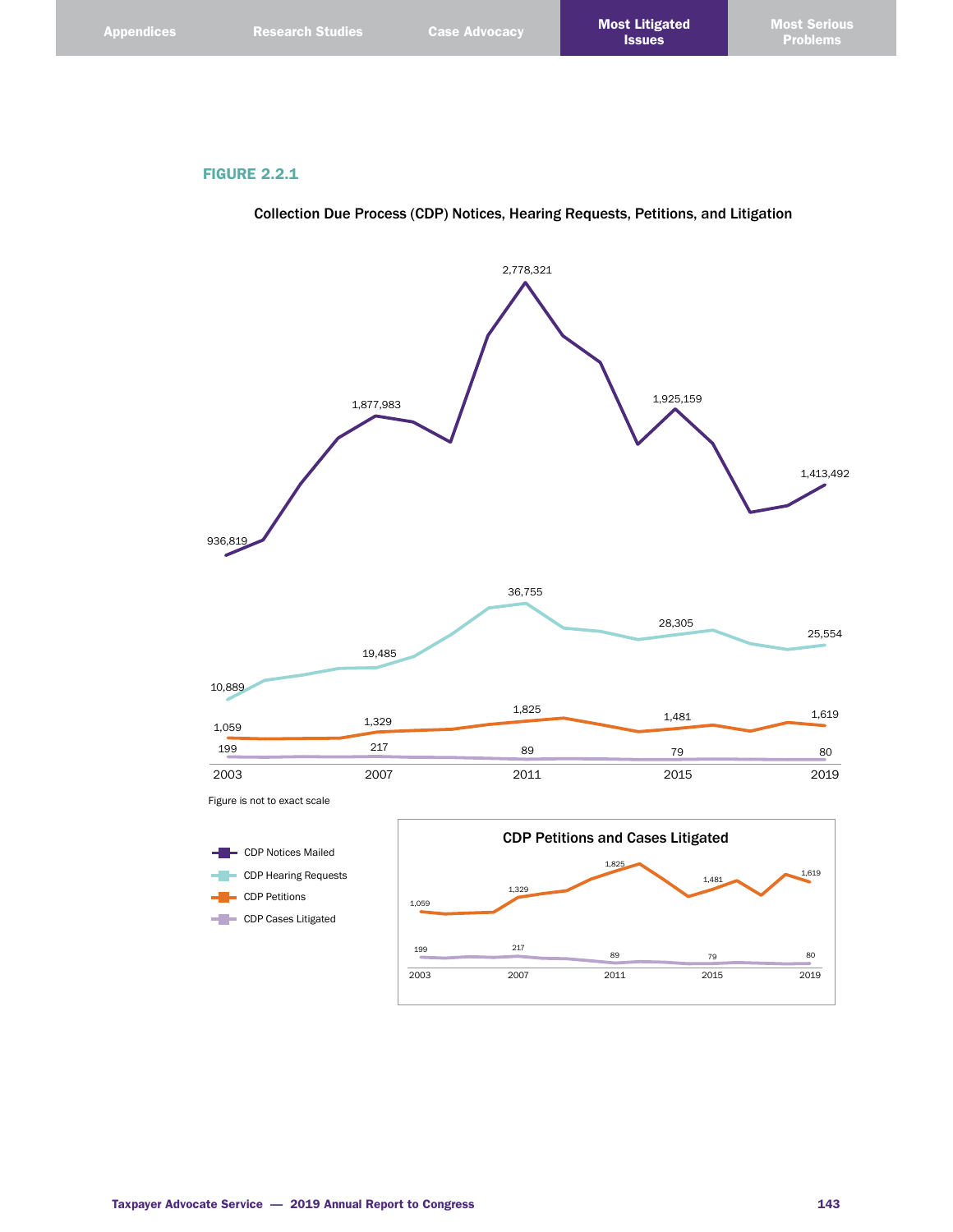The 80 opinions identified this year do not reflect the full number of CDP cases because the court does not issue an opinion in all cases. 56 Some are resolved through settlements, and in other cases, taxpayers do not pursue litigation after filing a petition with the court. $57$  The Tax Court also disposes of some cases by issuing unpublished orders. 58 Table 2 in Appendix 5 provides a detailed list of the published CDP opinions, including specific information about the issues, the types of taxpayers involved, and the outcomes of the cases.

#### *Kearse v. Commissioner*

In *Kearse v. Commissioner*, 59 the taxpayer sought review, pursuant to IRC §§ 6320(c) and 6330(d)(1), of the IRS's determination to uphold an NFTL filing. Mr. Kearse is a retired professional athlete who played in the National Football League from 1999 to 2010. His liability stems from an IRS determination rejecting a \$1,359,000 deduction he claimed on his Form 1040, U.S. Individual Income Tax Return, in 2010 for a "business bad debt expense."60 On May 11, 2012, the IRS issued a notice of deficiency to the Kearse's last known address. The taxpayer contended that the IRS failed to properly mail the notice of deficiency. Both parties stipulated that the IRS could not provide United States Postal Service (USPS) Form 3877 to prove the notice was properly mailed.

On November 4, 2012, the IRS filed an NFTL for the 2010 tax liability and sent Kearse a Letter 3172, Notice of Federal Tax Lien and Filing and Your Right to a Hearing. 61 In response, Kearse timely submitted a CDP hearing request, Form 12153, Request for a Collection Due Process or Equivalent Hearing, and an OIC request, Form 656-L, Offer in Compromise (Doubt as to Liability). In his OIC request, he offered to pay \$1 and attached a document disputing the proper mailing of the notice. At the CDP hearing, Kearse's authorized representative raised his underlying tax liability and alleged that the notice of deficiency was not properly mailed. The AO sent Kearse a Notice of Determination stating that the requirements of applicable law or administrative procedures had been met and the actions taken were appropriate under the circumstances and sustained the NFTL. Kearse timely filed a petition with the Tax Court for review of the notice of determination.

The Tax Court held that the AO failed to accurately verify that a properly mailed notice preceded the taxpayer's assessment as mandated by IRC  $\frac{1}{5}$  6330(c).<sup>62</sup> If the defaulted notice of deficiency is the basis for the assessment, an AO must verify that the notice of deficiency was properly mailed to the taxpayer before the assessment. 63 The court rejected the AO's reliance on the IRS's Integrated Data Retrieval

<sup>56</sup> *See* U.S. Tax Court, Orders Search, <https://www.ustaxcourt.gov/InternetOrders/OrdersSearch.aspx>.

<sup>57</sup> Prior to Oct. 17, 2006, the taxpayer could also petition the federal district court if the Tax Court did not have jurisdiction over the underlying tax liability (*e.g*., if the matter involved an employment tax liability).

<sup>58</sup> The statistics analyzing the number of litigated cases exclude Tax Court summary judgments and bench orders, which are unpublished; however, Appendix 5, Tables 11 and 12 lists the summary judgments and bench orders. Each division or memorandum opinion goes through a legislatively mandated pre-issuance review by the Chief Judge. IRC §§ 7459(b); 7460(a). While division opinions are precedential, orders are not, being issued "in the exercise of discretion" by a single judge. *See* IRC § 7463(b); Rule 50(f), Tax Court Rules of Practice and Procedure (denying precedential status to orders) and 152(c) (denying precedential status to bench opinions). *See also Introduction: Most Litigated Issues*, *supra*.

<sup>59</sup> T.C. Memo. 2019-53.

<sup>60</sup> During the CDP process and in Tax Court the taxpayer asserted that he had not suffered a business bad debt loss but rather a theft loss of \$1,679,500.

<sup>61</sup> IRC § 6320.

<sup>62</sup> IRC § 6320(c).

<sup>63</sup> IRM 8.22.5.4.2, Legal and Administrative (L & A) Procedure Review (Mar. 29, 2012); 8.22.5.4.2.1.1, Statutory Notice of Deficiency (SNOD) (Nov. 8, 2013).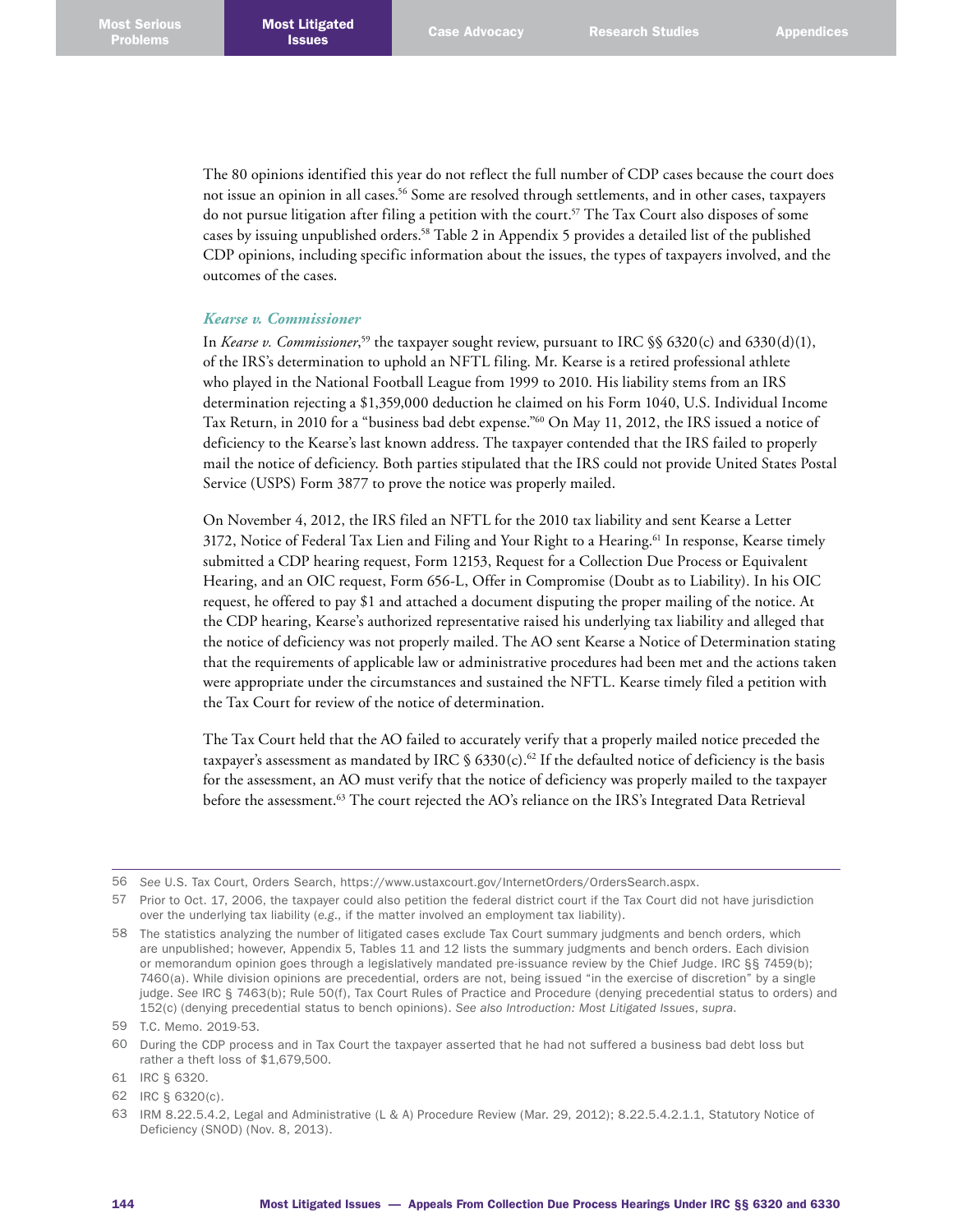System to verify that the notice was issued per the IRS guidance. 64 When a taxpayer claims a notice was not properly mailed, the AO must review a copy of the notice of deficiency and the USPS Form 3877 or the equivalent IRS certified mail list bearing a USPS date stamp or the initials of a postal employee. 65 The AO acknowledged that she did not secure and review either of these documents before the notice of determination was issued. 66 The court concluded that the AO failed to verify that all procedural requirements were met before sustaining the NFTL and thus abused her discretion.

#### *Gregory v. Commissioner*<sup>67</sup>

In *Gregory v. Commissioner*, the taxpayer also challenged the validity of the assessment during the CDP hearing, but the IRS did not make a stipulation as to proof of the mailing, and the Tax Court upheld the IRS AO's determination.<sup>68</sup> The IRS mailed the NFTL to the taxpayer on January 28, 2014, and the taxpayer requested a CDP hearing one month later. IRS Appeals issued a notice of determination sustaining the NFTL in December 2015. The taxpayer's argument challenging the validity of the assessment was four-fold.

First, the taxpayer claimed the IRS did not create a notice of deficiency because the administrative file did not contain a copy of the actual notice that was mailed. The Court rejected the claim holding that even if the reprint does not qualify as a duplicate, it can still serve as evidence that the IRS prepared a notice of deficiency. 69

Second, regarding the taxpayer's challenge as to the mailing of the notice, the Court agreed that the IRS had provided a certified mail list it maintains that associates a certified mail number with the notice and thus provides evidence that the notice was not only created but also mailed. 70 The taxpayer also objected to the IRS's use of a certified mail list in place of USPS Form 3877, but the Tax Court held that it was equivalent evidence of proper mailing of a notice of deficiency for his 2009 taxable year because Gregory did not identify any information missing from the IRS's certified mail list that would be included on a USPS Form 3877.

Third, the taxpayer challenged the validity of the assessment claiming the reprint lacked some of the elements described in Internal Revenue Manual (IRM) 4.8.9.2. However, the Tax Court noted that it is immaterial that the IRM defines the term "notice of deficiency" to consist of elements beyond those required by case law. Specifically, a notice of deficiency is adequate if it notifies the taxpayer of the Commissioner's intent to assess a deficiency and gives him the opportunity to petition the Tax Court for redetermination.

<sup>64</sup> IRC § 6330(c)(1); IRM 8.22.5.4.2.1.1 (Nov. 8, 2013).

<sup>65</sup> IRM 8.22.5.4.2.1.1(6) (Nov. 8, 2013).

<sup>66</sup> It should be noted that the IRS was eventually able to produce USPS Form 3877, verifying that the notice of deficiency was properly mailed to Kearse. However, both parties had previously stipulated that the IRS could not produce the document. Stipulations are treated as conclusive admissions, which the Court will not allow a party to alter or contradict, unless in extraordinary circumstances. The IRS also did not challenge or ask to be released from the stipulation, so the Court maintained the stipulation. *Kearse v. Comm'r*, T.C. Memo. 2019-53 (citing *Winter v. Comm'r*, T.C. Memo. 2010-287, at 10).

<sup>67</sup> *Gregory v. Comm'r*, T.C. Memo. 2018-192, *appeal dismissed*, 2019 WL 4184071 (9th Cir. June 21, 2019).

<sup>68</sup> *Id*.

<sup>69</sup> Because the information shown on the reprint was included in the IRS's database, the Court could infer that it was created in accordance with customary practice.

<sup>70</sup> By the time of the taxpayer's CDP hearing in March 2015, however, that certified mail number could not have been used to track a notice of deficiency mailed on November 13, 2012, because the Postal Service stores tracking information on items sent by certified mail for no more than two years.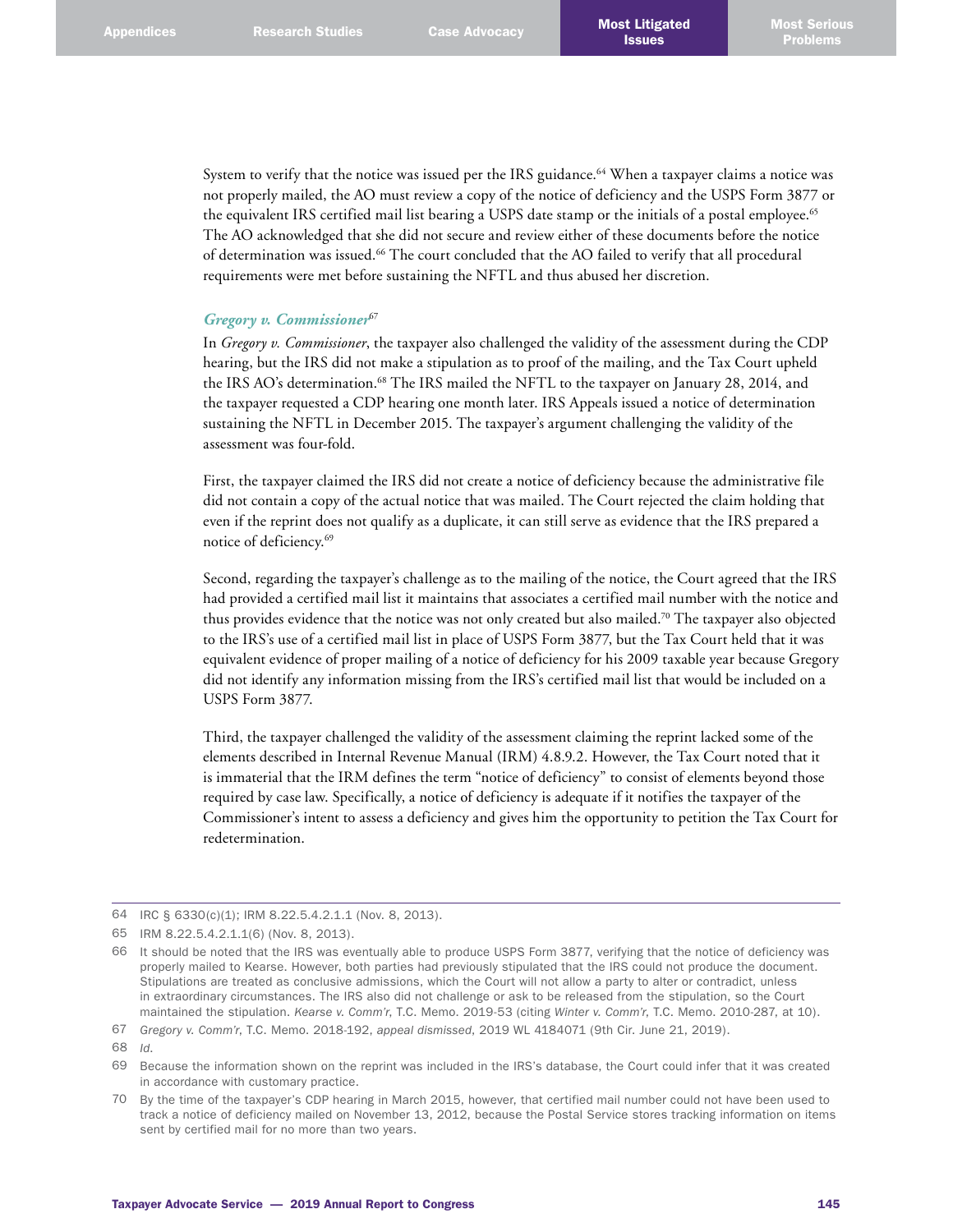Lastly, the taxpayer challenged the validity of the assessment as lacking the signature of an authorized individual. The notice was signed by a technical services territory manager in the Small Business/Self-Employed (SB/SE) division of the IRS. The Tax Court followed the ruling in *Muncy v. Commissioner*<sup>71</sup> that accepted Delegation Order 4-8, IRM 1.2.43.9 (Sept. 4, 2012), as documentation that SB/SE technical services territory managers have authority to issue notices of deficiency.

Ultimately, having rejected each of the taxpayer's challenges to the validity of the assessment the Tax Court concluded that the AO properly sustained the NFTL.

#### *Loveland v. Commissioner*<sup>72</sup>

In *Loveland v. Commissioner*, a married couple stopped paying their taxes after suffering a series of health issues and losing their home to foreclosure during a recession. 73 In 2015, the IRS issued a notice of intent to levy for their outstanding tax liabilities for taxable years 2011-2014 in an amount over \$60,000. During negotiations with a revenue officer, the taxpayers discussed an OIC based on doubt as to collectibility with "special circumstances." The IRS rejected the OIC stating that based on the financial information provided, the taxpayers could pay the full amount, and that their "special circumstances" did not warrant accepting the OIC.

The taxpayers tried to borrow money to make a large payment to bring their liability below \$50,000, qualifying them for a streamlined installment agreement processing. However, on the same day the taxpayers submitted their loan application, the IRS filed an NFTL. As a result, the taxpayers were unable to obtain a loan. The taxpayers timely requested a CDP hearing with the IRS Office of Appeals, asking for release of the lien and claiming that it derailed a mortgage refinance and caused economic hardship. The IRS AO sent the taxpayers a letter scheduling their hearing and informing them of the necessary documents to submit for a collection alternative to be considered. In response, the taxpayers sent a letter containing several documents, including Form 433-A, Collection Information Statement for Wage Earners and Self-Employed Individuals, and requested the AO revisit the OIC, consider an installment agreement, and consider their economic hardship and exceptional circumstances.

During the hearing, the AO rejected the taxpayers' proposed installment agreement and did not consider the taxpayers' financial information. The AO sent a notice of determination to the taxpayers and refused to release the lien, stating incorrectly that the couple had not provided the necessary financial documents.

The taxpayers filed a petition in the Tax Court for review of the decision to sustain the lien. They contended that the determination caused economic hardship and violated their due process rights, and that the AO did not genuinely consider their special circumstances. They provided the financial information that they had previously submitted and cited to regulations that allowed the IRS to present alternatives for taxpayers whose disabilities limit their ability to pay.

The Tax Court held that meeting with a revenue officer did not constitute a previous administrative proceeding under IRC  $\frac{6330(c)(4)(A)(i)}{2}$  and Treas. Reg.  $\frac{6301.63201(c)(1)}{20201(c)(1)}$  because the taxpayers only negotiated with the IRS revenue officer and did not have a CDP hearing regarding her rejection of their OIC. Thus, they could request consideration of the same OIC in a subsequent CDP hearing on the same

<sup>71</sup> T.C. Memo. 2017-83.

<sup>72</sup> *Loveland v. Comm'r*, 151 T.C. 78 (2018).

<sup>73</sup> Mr. Loveland is a retired boilermaker, and Mrs. Loveland is a retired teacher.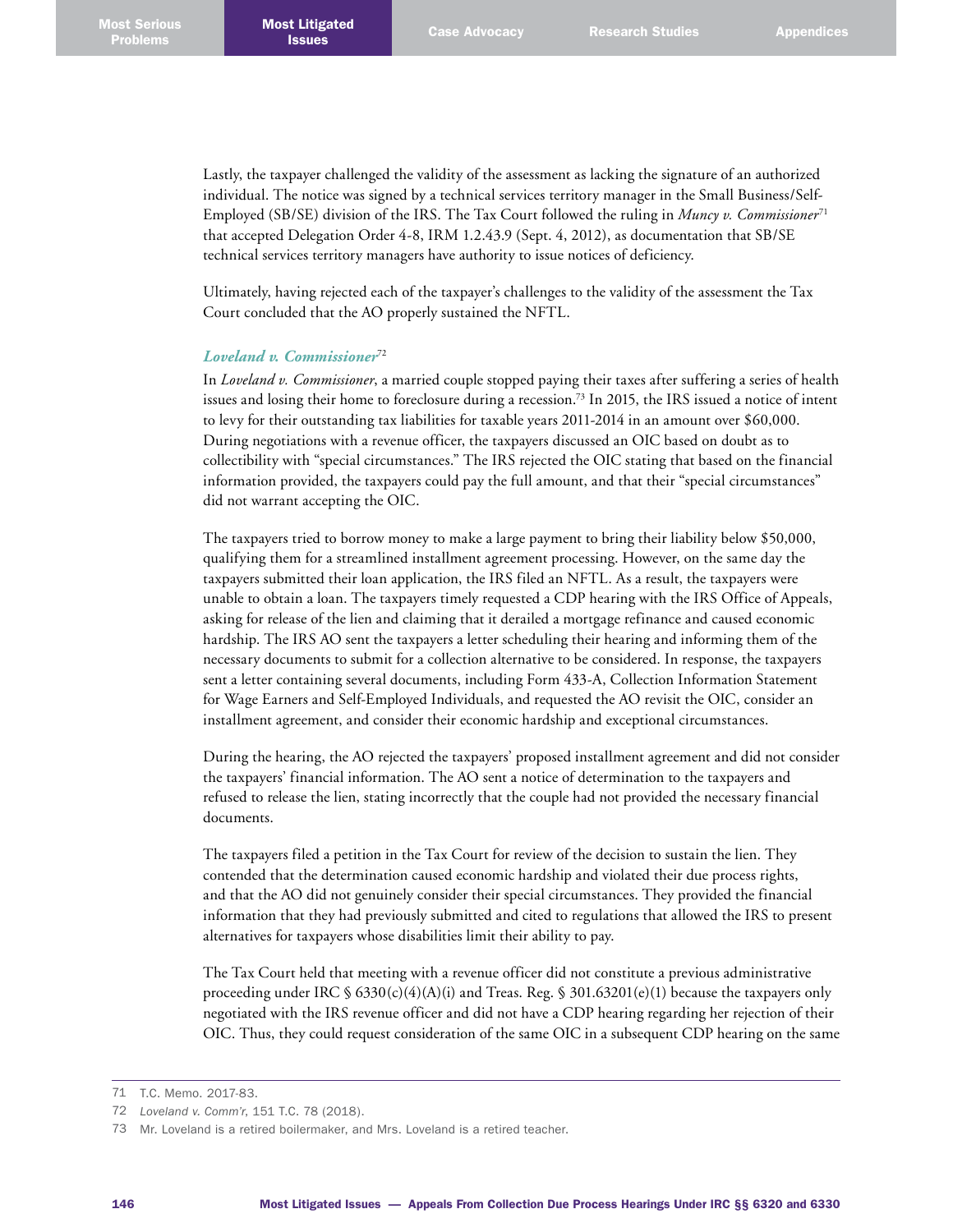tax liabilities for the same tax periods. The court held that the AO's refusal to consider the proposed OIC, failure to consider a proposed installment agreement on a false premise that taxpayers did not provide any financial information, and failure to consider taxpayers' claim of economic hardship was an abuse of discretion. The court remanded the case to Appeals for further consideration.

#### *Romano-Murphy v. Commissioner*

In *Romano-Murphy v. Commissioner*, the IRS sent the Chief Operating Officer of a nurse-staffing company, Ms. Romano-Murphy, a Letter 1153, Trust Fund Penalty Recovery Letter, to propose a trust fund recovery penalty (TFRP) under IRC § 6672(a) for the failure to pay employment taxes withheld from employees' wages of Nurses PRN, LLC.<sup>74</sup> Ms. Romano-Murphy filed a timely protest of the proposed assessment and requested "a conference to discuss the supporting documents contained with her formal written protest." The IRS did not make a final administrative determination regarding her protest and instead assessed the TFRP and proceeded with collection actions such as issuing a notice of proposed levy and filing of an NFTL. The taxpayer timely requested a CDP hearing with the IRS Office of Appeals. At the hearing she challenged her liability for the penalty. The Office of Appeals determined that she was liable for the penalty and sustained the proposed levy and the filing of the notice of lien.

The Tax Court determined that the IRS was not required to make a final administrative determination regarding her protest before assessing the TFRP and upheld Appeals' determination. 75 The taxpayer appealed the Tax Court's decision to the U.S. Court of Appeals for the Eleventh Circuit arguing the IRS failed to provide her with a pre-assessment determination following her response to Letter 1153. 76 The IRS argued that IRC § 6672(b)(3) does not confer a right to a pre-assessment hearing or a pre-assessment final administrative determination; instead, it extends the period for the IRS to assess the penalty. 77 The Eleventh Circuit held that the IRS improperly assessed the penalty because IRC  $$6672(b)(3)(B)$  and Treasury regulations required the IRS to make a final administrative determination before assessing the penalty, and that requirement was one of the "requirements of applicable law or administrative procedure," compliance with which had to be verified under IRC  $\S 6330(c)(1).^{78}$  The Eleventh Circuit remanded the case back to the Tax Court to determine what corrective action should be taken to remedy the IRS's violation of this requirement. 79

On remand, the Tax Court held that the TFRP assessment was invalid and that the Office of Appeals abused its discretion in upholding the proposed levy and the filing of the NFTL to collect the assessment without first making a final decision on the protest. 80 The Tax Court also determined that its holding was consistent with general principles of law regarding harmless error. 81 The timing of the

<sup>74</sup> 2019 U.S. Tax Ct. LEXIS 17 (May 21, 2019).

<sup>75</sup> T.C. Memo. 2012-330.

<sup>76</sup> *Romano-Murphy v. Comm'r*, 816 F.3d 707 (11th Cir. 2016), *rev'g and remanding* T.C. Memo. 2012-330.

<sup>77</sup> *See* IRC § 6672(b)(3)(B).

<sup>78</sup> The Court of appeals states that even assuming IRC § 6672 were ambiguous, Treasury regulations require the IRS Office of Appeals to make a pre-assessment determination of § 6672 liability when a timely protest is filed. *See* Treas. Reg. §§ 301.7430-3(d), Ex. (5) and (7); 301.6320-1(e)(4), Ex. (3). This is also consistent with § 601.106(a)(1)(iv), Statement of Procedural Rules, which provides that the taxpayer may appeal certain penalties to the Office of Appeals after assessment. However, the TFRP is not such a penalty "because the taxpayer has the opportunity to appeal this penalty prior to assessment." *Id*.

<sup>79</sup> *Romano-Murphy v. Comm'r*, 816 F.3d at 714.

<sup>80 2019</sup> U.S. Tax Ct. LEXIS 17.

<sup>81</sup> *Id*.